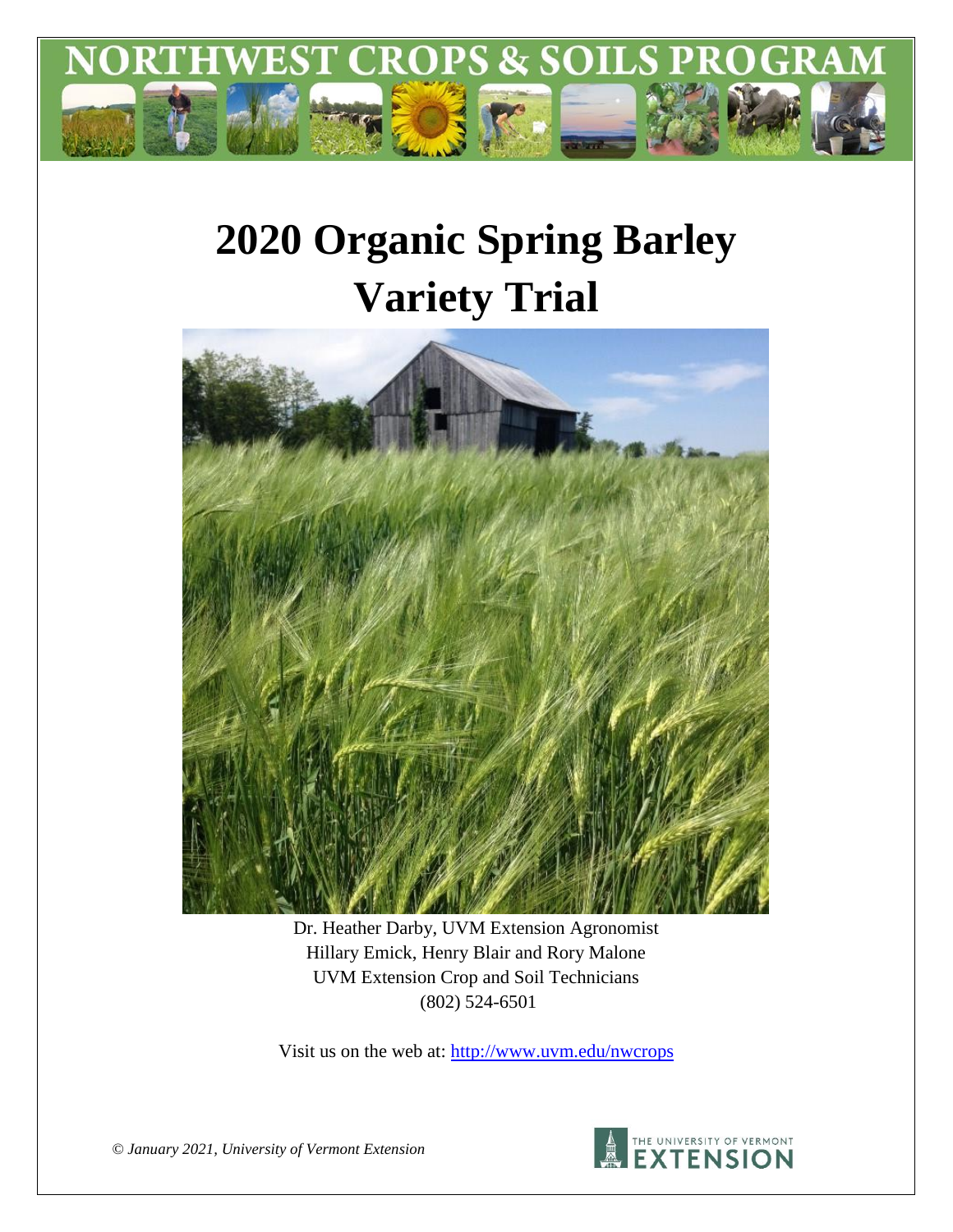### **2020 ORGANIC SPRING BARLEY VARIETY TRIAL Dr. Heather Darby, University of Vermont Extension heather.darby[at]uvm.edu**

With the revival of the small grains industry in the Northeast and the strength of the locavore movement, craft breweries and distilleries are interested in sourcing local barley for malting. Malting barley must meet specific quality characteristics such as low protein content and high germination. Depending on the variety, barley can be planted in either the spring or fall. Both two- and six-row barley can be used for malting. In 2020, UVM Extension in collaboration with the Eastern Spring Malting Barley Nursery (ESBN) testing network, conducted a spring malting barley trial to evaluate yield and quality of 26 varieties. Some varieties that had not performed well or are no longer commercially available were dropped from the trial and new varieties have been added.

## **MATERIALS AND METHODS**

The spring barley variety trial was carried out at Borderview Research Farm in Alburgh, VT. The experimental plot design was a randomized complete block with three replications. The treatments were twenty-six spring malting barley varieties, listed in Table 1.

| <b>Spring barley variety</b> | <b>Type</b> | <b>Seed source</b>                         |
|------------------------------|-------------|--------------------------------------------|
| 2ND32184                     | $2$ -row    | North Dakota State University              |
| 2ND32529                     | $2$ -row    | North Dakota State University              |
| 2ND36638                     | $2$ -row    | North Dakota State University              |
| 2ND36642                     | $2$ -row    | North Dakota State University              |
| 2ND37111                     | $2$ -row    | North Dakota State University              |
| 2ND37130                     | $2$ -row    | North Dakota State University              |
| 2ND37568                     | $2$ -row    | North Dakota State University              |
| <b>AAC</b> Connect           | $2$ -row    | Agriculture and Agri-Food Canada (Brandon) |
| <b>AAC</b> Synergy           | $2$ -row    | Agriculture and Agri-Food Canada (Brandon) |
| Accordine                    | $2$ -row    | Ackermann (Germany)                        |
| Barbarella                   | $2$ -row    | <b>Limagrain Cereal Seeds</b>              |
| Brunilda                     | $2$ -row    | Ackermann (Germany)                        |
| Eifel                        | $2$ -row    | Secobra (France)                           |
| Esma                         | $2$ -row    | Ackermann (Germany)                        |
| Explorer                     | $2$ -row    | Secobra (France)                           |
| Focus                        | $2$ -row    | Secobra (France)                           |
| Klarinette                   | $2$ -row    | Secobra (France)                           |
| <b>KWS</b> Fantex            | $2$ -row    | KWS (Germany)                              |
| <b>KWS Jessie</b>            | $2$ -row    | <b>KWS</b> (Germany)                       |
| <b>KWS Willis</b>            | $2$ -row    | <b>KWS</b> (Germany)                       |
| LCS Genie                    | $2$ -row    | <b>Limagrain Cereal Seeds</b>              |
| ND Genesis                   | $2$ -row    | North Dakota State University              |

#### **Table 1. Twenty-six spring barley varieties trialed at Borderview Research Farm in Alburgh, VT, 2020.**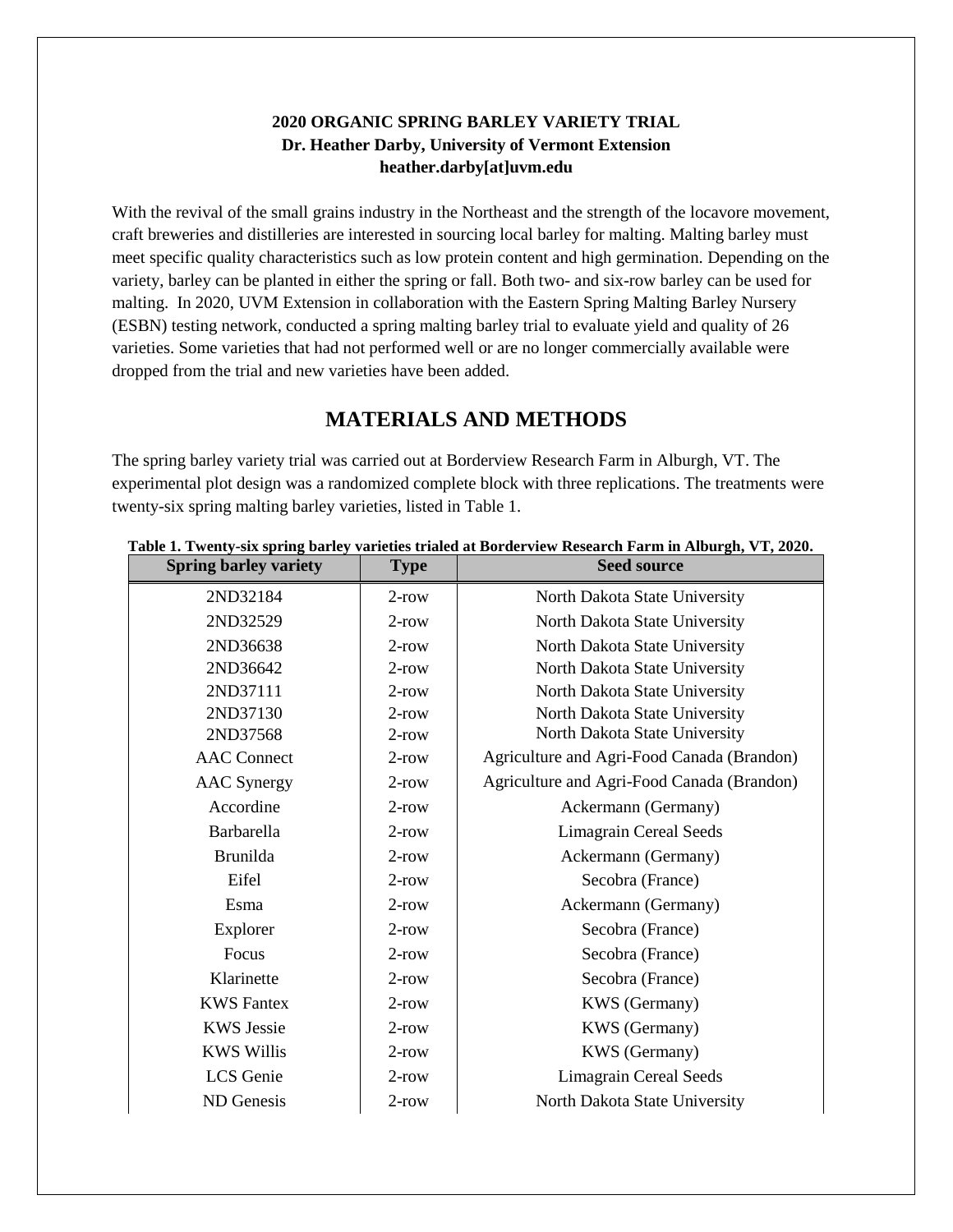| Newdale   | $2$ -row | Agriculture and Agri-Food Canada           |
|-----------|----------|--------------------------------------------|
| Pinnacle  | $2$ -row | North Dakota State University              |
| Sangria   | $2$ -row | Agriculture and Agri-Food Canada (Brandon) |
| Tradition | $6$ -row | Busch Agricultural Resources, LLC          |

All plots were managed with practices similar to those used by producers in the surrounding areas (Table 2). The previous crop planted at the site was soybeans. In April, the trial area was plowed, disked and spike tooth harrowed to prepare for planting. The plots were seeded with a Great Plains NT60 Cone Seeder at a seeding rate of 350 live seeds m<sup>-2</sup> into a Benson rocky silt loam on 17-Apr. The plot size was  $5'$  x 20'.

| <b>Trial Information</b>         | <b>Borderview Research Farm</b><br>Alburgh, VT |  |  |  |  |
|----------------------------------|------------------------------------------------|--|--|--|--|
| Soil type                        | Benson rocky silt loam                         |  |  |  |  |
| Previous crop                    | Soybeans                                       |  |  |  |  |
| Tillage operations               | Spring plow, disc, and spike tooth             |  |  |  |  |
| Harvest area (ft)                | 5 x 20                                         |  |  |  |  |
| Row spacing (in)                 | 6                                              |  |  |  |  |
| Seeding rate (live seeds $m-2$ ) | 350                                            |  |  |  |  |
| Replicates                       | 3                                              |  |  |  |  |
| Planting date                    | $17-Apr$                                       |  |  |  |  |
| Harvest date                     | $24$ -Jul                                      |  |  |  |  |

**Table 2. Agronomic and trial information for spring barley variety trial, 2019.**

Heading date was recorded throughout the month of June as the date when 50% of the plot was fully headed. On 8-Jul, plots were scouted for disease and arthropod pests. Five plants from each plot were examined. The top two leaves were examined and evaluated for the presence of disease and insect damage. The Clive James, 'An Illustrated Series of Assessment Keys for Plant Diseases, Their Preparation and Usage**'** was used to identify and determine the severity of plant disease infection. Damage recorded as a percent of the leaf surface that was affected by pest or disease.

Barley heights and lodging were recorded on 23-Jul, one day before harvest. Heights were measured, excluding awns, in centimeters for three plants in each plot. Lodging was assessed by visual estimate and recorded as the percentage of the plot was completely lodged and could not be harvested. On 24-Jul, the plots were harvested using an Almaco SPC50 small plot combine.

Following the harvest of spring barley, seed was cleaned with a small Clipper cleaner (A.T. Ferrell, Bluffton, IN). Quality measurements included standard testing parameters used by commercial malt houses. Plot yield was weighed. Harvest moisture was determined for each plot using a DICKEY-john Mini GAC moisture and test weight meter. Generally the heavier the barley is per bushel, the higher malting quality. A one-pound subsample was collected to determine quality. The samples were then ground into flour using the Perten LM3100 Laboratory Mill, and were evaluated for crude protein content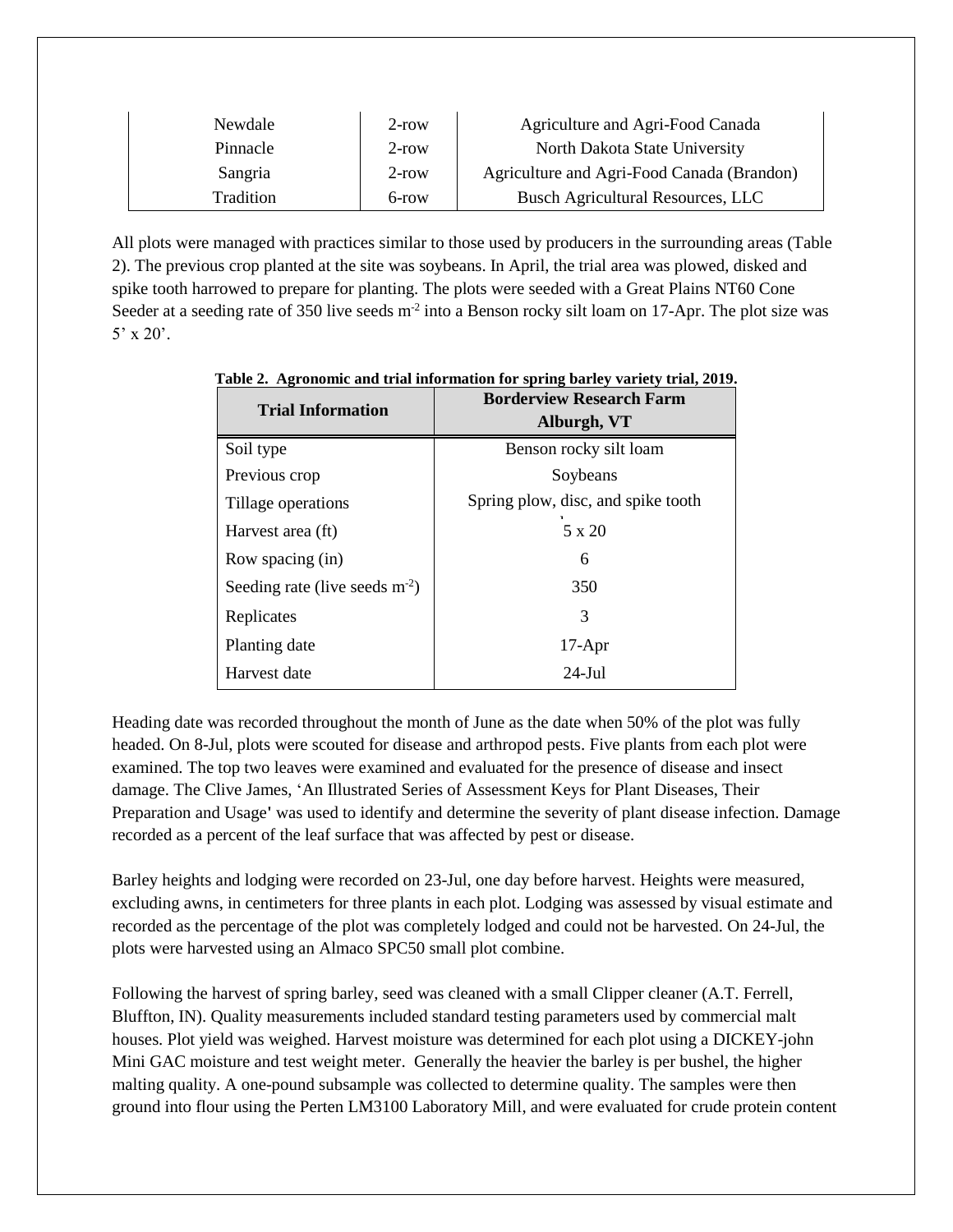using the Perten Inframatic 8600 Flour Analyzer. Falling number for all barley varieties were determined using the AACC Method 56-81B, AACC Intl., 2000 on a Perten FN 1500 Falling Number Machine. The falling number is related to the level of sprout damage that has occurred in the grain. It is measured by the time it takes, in seconds, for a stirrer to fall through a slurry of flour and water to the bottom of the tube. Falling numbers greater than 350 indicate low enzymatic activity and sound quality sample. A falling number lower than 200 indicates high enzymatic activity and poor quality. Deoxynivalenol (DON) analysis was analyzed using Veratox DON 2/3 Quantitative test from the NEOGEN Corp. This test has a detection range of 0.5 to 5 ppm. Samples with DON values greater than 1 ppm are considered unsuitable for human consumption. Percent germination (germination energy) was determined by incubating 100 seeds in 4.0 ml of water for 72 hours and counting the number of seeds that did not germinate. Each sample was run in duplicate. Grain assortment or plumpness was determined using the Pfeuffer Soritmat using 100g of clean seed, and was determined by the combining the amount of seed remaining on the 2.78mm and 2.38mm sieves.

All data was analyzed using a mixed model analysis where replicates were considered random effects. The LSD procedure was used to separate cultivar means when the F-test was significant ( $p < 0.10$ ).

Variations in yield and quality can occur because of variations in genetics, soil, weather, and other growing conditions. Statistical analysis makes it possible to determine whether a difference among varieties is real or whether it might have occurred due to other variations in the field. At the bottom of each table a LSD value is presented for each variable (e.g. yield). Least Significant Differences at the 10% level of probability are shown. Where the difference between two varieties within a column is equal to or greater than the LSD value at the bottom of the column, you can be sure in 9 out of 10 chances that there is a real difference between the two varieties. In this example, variety A is significantly different

from variety C, but not from variety B. The difference between A and B is equal to 725, which is less than the LSD value of 889. This means that these varieties did not differ in yield. The difference between A and C is equal to 1454, which is greater than the LSD value of 889. This means that the yields of these varieties were significantly different from one another. The letters 'a' and 'b' indicate which varieties are statistically similar to each other in terms of yield; variety B is similar to both varieties A and C, but variety A and C are not statistically similar to each other.

| <b>Variety</b> | Yield              |
|----------------|--------------------|
| A              | $3161^{b}$         |
| B              | 3886 <sup>ab</sup> |
| C              | $4615^{\circ}$     |
| LSD            | 889                |

## **RESULTS & DISCUSSION**

Seasonal precipitation and temperature recorded at a weather station at Borderview Research Farm are shown in Table 3. April and May were cooler and drier than normal, while June and July were warmer and drier than normal. From April through July, there was an accumulation of 3433 Growing Degree Days (GDDs), 55 GDDs above the 30-year average.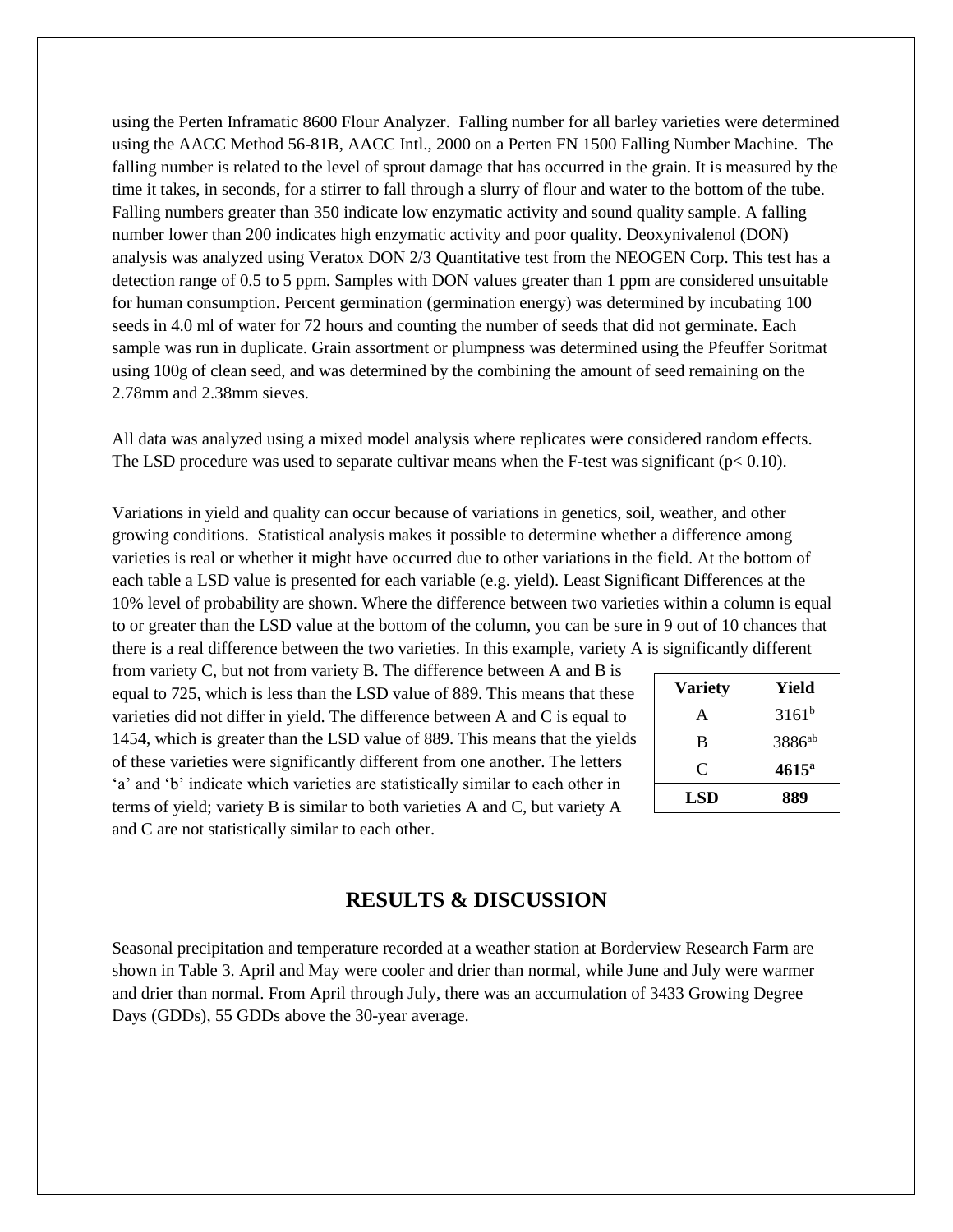| Alburgh, VT                       | April   | May     | June    | July    |
|-----------------------------------|---------|---------|---------|---------|
| Average temperature $(^{\circ}F)$ | 41.6    | 56.1    | 66.9    | 74.8    |
| Departure from normal             | $-3.19$ | $-0.44$ | 1.08    | 4.17    |
|                                   |         |         |         |         |
| Precipitation (inches)            | 2.09    | 2.35    | 1.86    | 3.94    |
| Departure from normal             | $-0.72$ | $-1.04$ | $-1.77$ | $-0.28$ |
|                                   |         |         |         |         |
| Growing Degree Days (32-95°F)     | 315     | 746     | 1046    | 1326    |
| Departure from normal             | $-99$   | $-13$   | 35      | 132     |

**Table 3. Temperature and precipitation summary for Alburgh, VT, 2020.**

Based on weather data from a Davis Instruments Vantage Pro2 with WeatherLink data logger. Historical averages are for 30 years of data provided by the NOAA (1981-2010) for Burlington, VT.

Dry spring weather suppressed germination in the field and reduced spring emergence for many varieties (Table 4). The varieties Newdale and Eifel were particularly affected and had populations that were statistically lower than all other varieties. These were also the two lowest yielding varieties (Table 5) due in large part to their poor emergence in the spring.

All varieties headed in a one week period between 14-Jun and 21-Jun.

Foliar diseases reduce photosynthetic leaf area, use nutrients, and increase respiration and transpiration within colonized host tissues. Diseased plants may exhibit reduced vigor, growth, and seed fill. Earlier occurrence, greater degree of host susceptibility, and longer duration of conditions favorable for disease development will increase the yield loss. When scouted on 8-Jul, each plot was assessed for several distinct diseases. These individual disease ratings were combined into a single foliar disease rating for statistical analysis.

With the dry weather, fungal infections were not an issue of note in the spring barley variety trial. No powdery mildew or fusarium infection was found. Leaf rust was the only fungal infection noted and found on less than 1% of plants scouted. The most common disease symptom noted were leaf spots from a variety of plant diseases, affecting 69% of plants scouted.

The variety with the highest disease burden was Pinnacle, with more than 18% of the foliar surface of this variety affected by disease. This was statistically similar to two other varieties, Sangria and Eifel, which had more than 13% of their folar surface affected by disease. This was the third consecutive year that all plants of the Pinnacle variety were found to be affected by an unknown disease with distinctive foliar lesions that did not appear to spread to surrounding plots.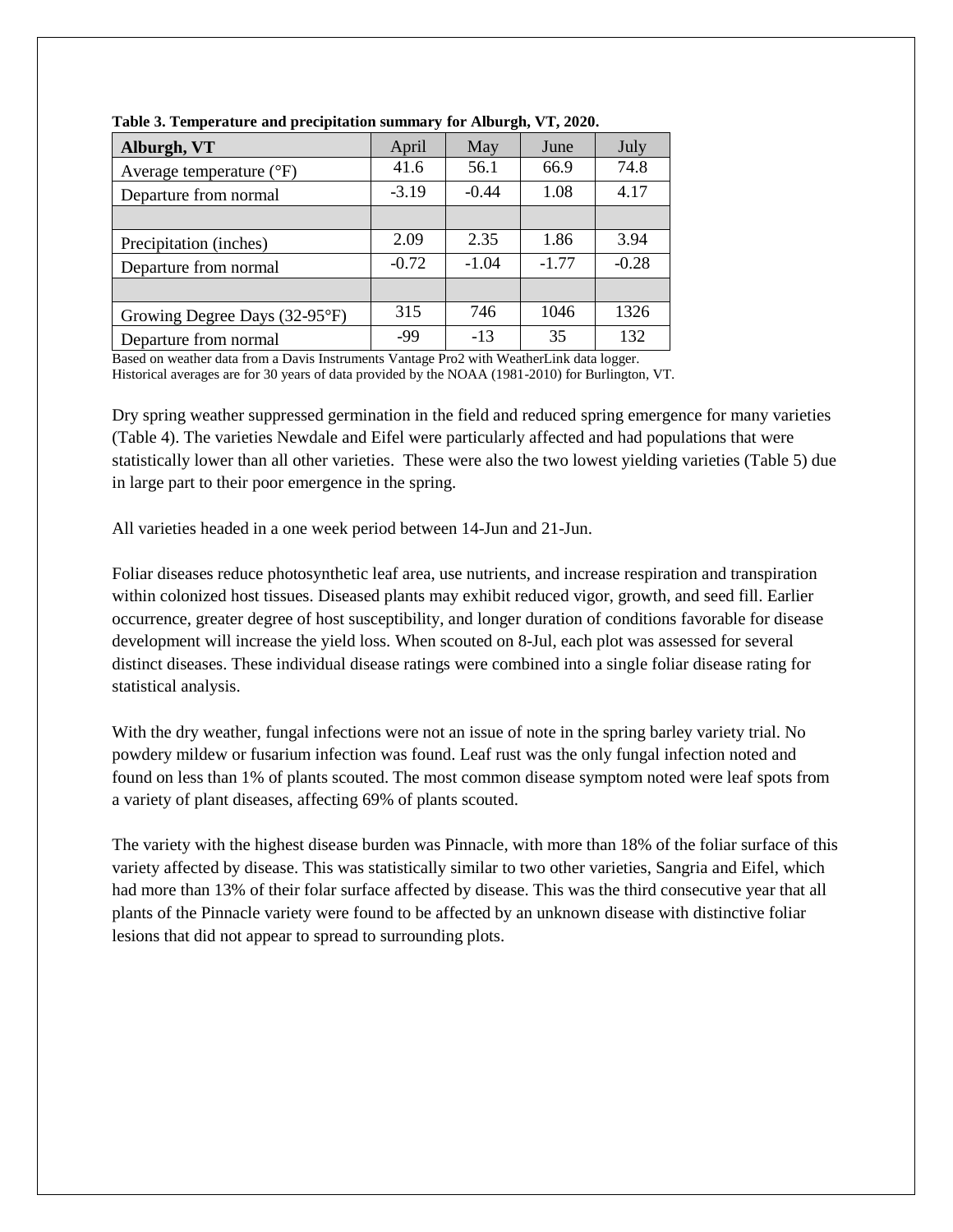| Variety            | Population              | Heading<br>Date            | Arthropod<br>Disease<br>Height<br>Damage |                                       | Lodging                   |                      |
|--------------------|-------------------------|----------------------------|------------------------------------------|---------------------------------------|---------------------------|----------------------|
|                    | plants $m^{-2}$<br>date |                            | % foliar<br>surface<br>affected          | % foliar<br>surface<br>cm<br>affected |                           | $\%$                 |
| 2ND32184           | $340^{b-f}$             | $6/15/2020^{g-i}$          | $3.80^{e-g}$                             | $18.33^{a-c}$                         | $67.7^{ab}$               | $13.3^{\text{c-e}}$  |
| 2ND32529           | 376 <sup>ab</sup>       | $6/15/2020$ <sup>h-j</sup> | $3.80^{e-g}$                             | $14.07b-d$                            | $58.3^{e-j}$              | 1.7 <sup>de</sup>    |
| 2ND36638           | 378 <sup>ab</sup>       | $6/14/2020$ <sup>ij</sup>  | 1.20 <sup>g</sup>                        | 8.13 <sup>d</sup>                     | $61.8^{\text{c-e}}$       | 0.0 <sup>e</sup>     |
| 2ND36642           | $291^{f-j}$             |                            | $3.67^{e-g}$                             | 9.93 <sup>d</sup>                     | $61.1^{\text{c-f}}$       | 0.0 <sup>e</sup>     |
| 2ND37111           | $286^{g-k}$             | $6/15/2020^{h-j}$          | $6.47c - g$                              | $18.73^{a-c}$                         | $60.9c-g$                 | $3.3^{\text{c-e}}$   |
| 2ND37130           | $318^{c-h}$             | $6/15/2020$ <sup>h-j</sup> | $4.27d-g$                                | $14.87b-d$                            | $61.8^{\text{c-e}}$       | 1.7 <sup>de</sup>    |
| 2ND37568           | $330^{b-g}$             | $6/15/2020^{h-j}$          | $2.80^{e-g}$                             | $13.27^{b-d}$                         | $64.1b-d$                 | 0.0 <sup>e</sup>     |
| <b>AAC</b> Connect | $344^{b-e}$             | $6/16/2020$ f-h            | $2.27e-g$                                | $13.13^{b-d}$                         | $60.3c-g$                 | $0.0^{\rm e}$        |
| <b>AAC</b> Synergy | $295^{d-i}$             | $6/19/2020$ <sup>b</sup>   | $2.73e-g$                                | $13.33^{b-d}$                         | $61.7c-e$                 | 0.0 <sup>e</sup>     |
| Accordine          | $240$ <sup>jk</sup>     | $6/17/2020$ <sup>d-f</sup> | $11.07^{\rm b\text{-}d}$                 | 11.20 <sup>cd</sup>                   | $58.9^{\rm d \text{-} i}$ | 31.7 <sup>bc</sup>   |
| Barbarella         | $332^{b-g}$             | $6/17/2020$ <sup>c-e</sup> | $8.00b-g$                                | 12.73 <sup>cd</sup>                   | $61.1^{c-f}$              | $63.3^{a}$           |
| <b>Brunilda</b>    | $274^{h-k}$             | $6/18/2020^{bc}$           | $5.60^{d-g}$                             | $10.33^{d}$                           | $55.6^{\rm g\text{-}k}$   | $5.0$ c-e            |
| Eifel              | 157 <sup>1</sup>        | $6/19/2020$ <sup>b</sup>   | $13.13^{a-c}$                            | $14.47b-d$                            | $61.0^{\rm c\text{-}f}$   | $30.0b-d$            |
| Esma               | $251^{i-k}$             | $6/18/2020^{bc}$           | $4.40d-g$                                | $20.80^{\rm ab}$                      | $58.8^{d-i}$              | $5.0$ <sup>c-e</sup> |
| Explorer           | $266^{h-k}$             | $6/16/2020$ f-h            | $5.53^{d-g}$                             | $15.13^{b-d}$                         | $53.1^{jk}$               | $16.7$ c-e           |
| Focus              | $234^k$                 | $6/16/2020$ f-h            | $6.27^{d-g}$                             | $15.00^{b-d}$                         | $57.6^{\text{e-k}}$       | $16.7^{\text{c-e}}$  |
| Klarinette         | $254^{i-k}$             | $6/15/2020^{h-j}$          | $8.40^{b-f}$                             | $13.27b-d$                            | $54.9^{h-k}$              | $3.3^{\text{c-e}}$   |
| <b>KWS</b> Fantex  | $292^{e-j}$             | $6/18/2020^{b-d}$          | $8.53^{b-f}$                             | 8.93 <sup>d</sup>                     | $47.6^{\rm l}$            | 0.0 <sup>e</sup>     |
| <b>KWS Jessie</b>  | $300^{d-i}$             | $6/15/2020^{g-i}$          | $9.07^{b-e}$                             | 9.53 <sup>d</sup>                     | $53.1^{jk}$               | $0.0^\mathrm{e}$     |
| <b>KWS Willis</b>  | $293^{e-j}$             | $6/16/2020$ <sup>e-g</sup> | $7.07c-s$                                | 8.60 <sup>d</sup>                     | $56.0$ <sup>f-k</sup>     | $18.3^{b-e}$         |
| LCS Genie          | $364^{a-c}$             | 6/19/2020 <sup>b</sup>     | $8.87^{\rm b\text{-}f}$                  | 10.40 <sup>d</sup>                    | $53.6^{i-k}$              | 46.7 <sup>ab</sup>   |
| ND Genesis         | $347^{b-d}$             | $6/15/2020^{g-i}$          | $7.33^{c-g}$                             | $13.07b-d$                            | 64.7 <sup>bc</sup>        | 0.0 <sup>e</sup>     |
| Newdale            | $171^1$                 | $6/21/2020$ <sup>a</sup>   | $6.93^{c-g}$                             | $23.20^a$                             | $61.0^{c-f}$              | 0.0 <sup>e</sup>     |
| Pinnacle           | $318c-h$                | $6/16/2020$ f-h            | $18.20^{\rm a}$                          | $12.93b-d$                            | $59.8^{\text{c-h}}$       | $5.0$ c-e            |
| Sangria            | $260^{i-k}$             | $6/16/2020$ e-g            | $14.20^{ab}$                             | $13.40^{b-d}$                         | $52.9^{k1}$               | 0.0 <sup>e</sup>     |
| Tradition          | 411 <sup>a</sup>        | $6/14/2020^{j}$            | $2.20^{fg}$                              | $25.00^{\rm a}$                       | $71.4^{\rm a}$            | $5.0$ <sup>c-e</sup> |
|                    |                         |                            |                                          |                                       |                           |                      |
| $LSD(p=0.10)$      | 52.8                    | $1.03$ days                | 6.82                                     | 7.93                                  | 5.38                      | 28.7                 |
| <b>Trial Mean</b>  | 297<br>6/16/2020        |                            | 6.76                                     | 13.92                                 | 59.2                      | 10.3                 |

**Table 4. 2020 spring barley agronomic characteristics in Alburgh, VT.**

Within a column, varieties with the same letter did not vary significantly. The top performer is indicated in **bold**.

Damage from insects and other arthropod pests was a more significant issue than disease pressure in the spring barley trial. All plants scouted showed some level of arthropod damage, with the average plant having more than 10% of the foliar surface damaged. The most common insect pest were mites, which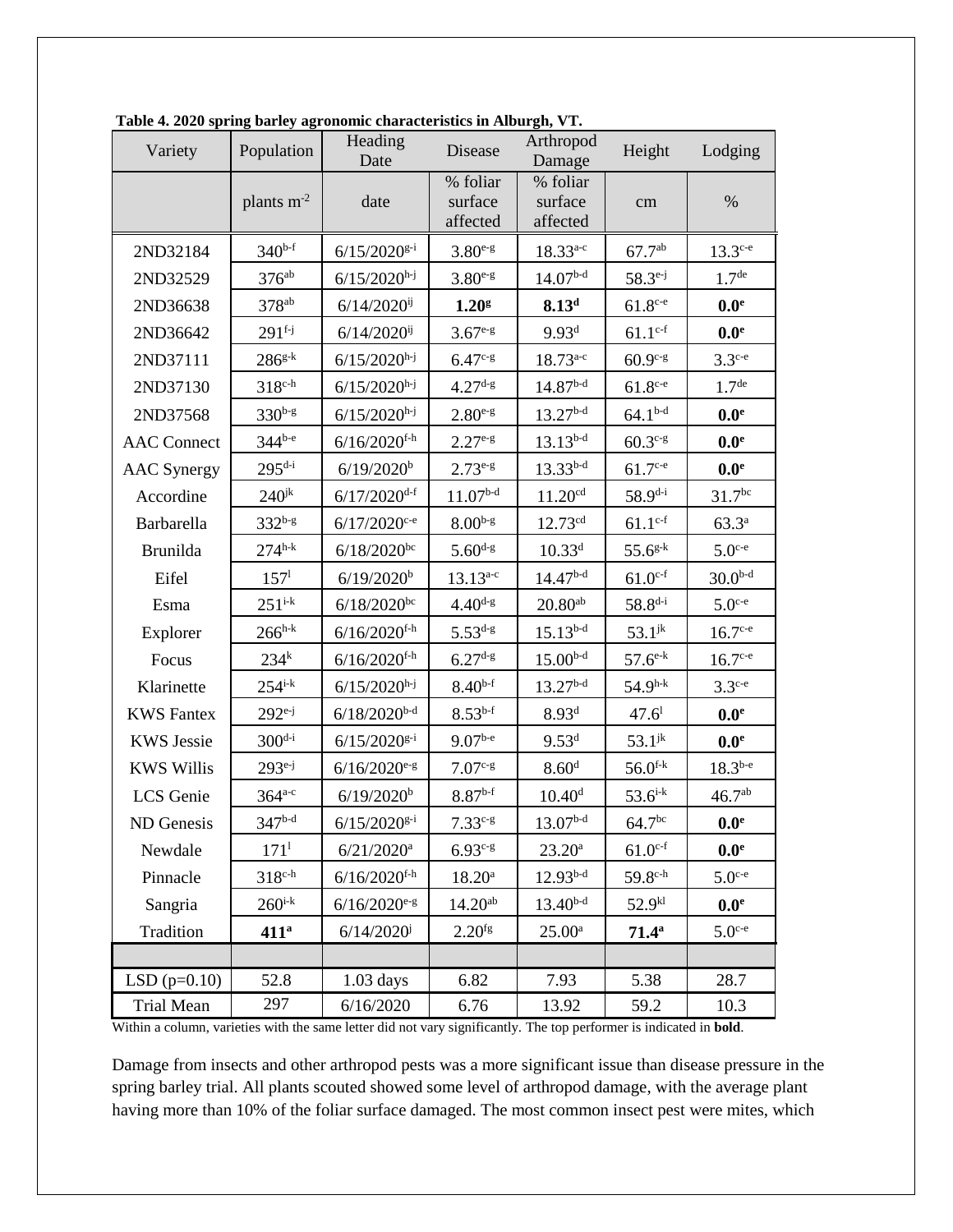tend to flourish in hot, dry conditions. 70% of plants scouted showed damage by mites. Thrips were the second most common pest noted, with 51% of plants showing damage from thrips. Damage from cereal leaf beetle, European corn borer, and slugs were also noted during scouting. Tradition had the most arthropod damage, with the average plant of this variety having 25% of the foliar surface damaged by arthropod pests. 2ND36638 had the least pest damage, with just over 8% of the foliar surface damaged by pests. There is sometimes a trend noted with an inverse relationship between disease pressure and insect pressure, where those varieties with higher disease burden tending to have lower arthropod pest pressure. This was not necessarily the case in this year's trial, with the variety 2ND36638 having both the lowest prevalence of disease symptoms and the lowest arthropod damage.

Heights and lodging were measured prior to harvest. Taller plants can be desirable for better competition against weeds; however very tall plants can be prone to lodging. Tradition was the tallest variety at 71.4 cm. This variety did experience some lodging (an average of 5% of these plots were too lodged to harvest), however this was not statistically different from the varieties that did not have any lodging. Barbarella had the most lodging at 63.3%. This was statistically similar to the variety LCS Genie with 47.6% lodging. Neither of these were in the tallest group statistically.

#### **Spring Barley Yield and Quality**

Yield and quality varied significantly between varieties of spring barley (Table 5, Figure 1).

Yields in this year's trial were overall very good. The variety 2ND36638 had the highest yield at 4830 lbs ac<sup>-1</sup>. This was statistically similar with 19 other varieties with yields over two tons ac<sup>-1</sup>. The varieties Newdale and Eifel had low yields (2903 and 3404 lbs ac<sup>-1</sup> respectively), statistically different from all other varieties. As noted above, these two varieties were also statistically different from all other varieties in terms of spring populations and suffered from poor germination in the dry spring weather.

Harvest moisture was variable between varieties. Most varieties required drying down for storage.

AAC Connect had the highest test weight at 47.8 lbs bu<sup>-1</sup>. No variety's test weights met the industry standard of 48 lbs bu<sup>-1</sup>.

The industry standard for crude protein for malting barley is between 9%-11% for optimal malting quality. Most of the varieties grown in 2019 fell within the industry standard. None were below 9% crude protein. Explorer and Tradition had crude protein levels at or above 12%. Tradition is a six-row barley, for which the acceptable upper limit of protein concentration is higher than for two-row barley (six-row barley has an upper limit of 13.5% protein for acceptable malting quality).

Falling number is an indicator of enzymatic activity and/or sprouting damage. Falling number was generally good across the trial. 2ND32184 and Brunilda had falling numbers less than 200, indicating low enzymatic activity in these varieties.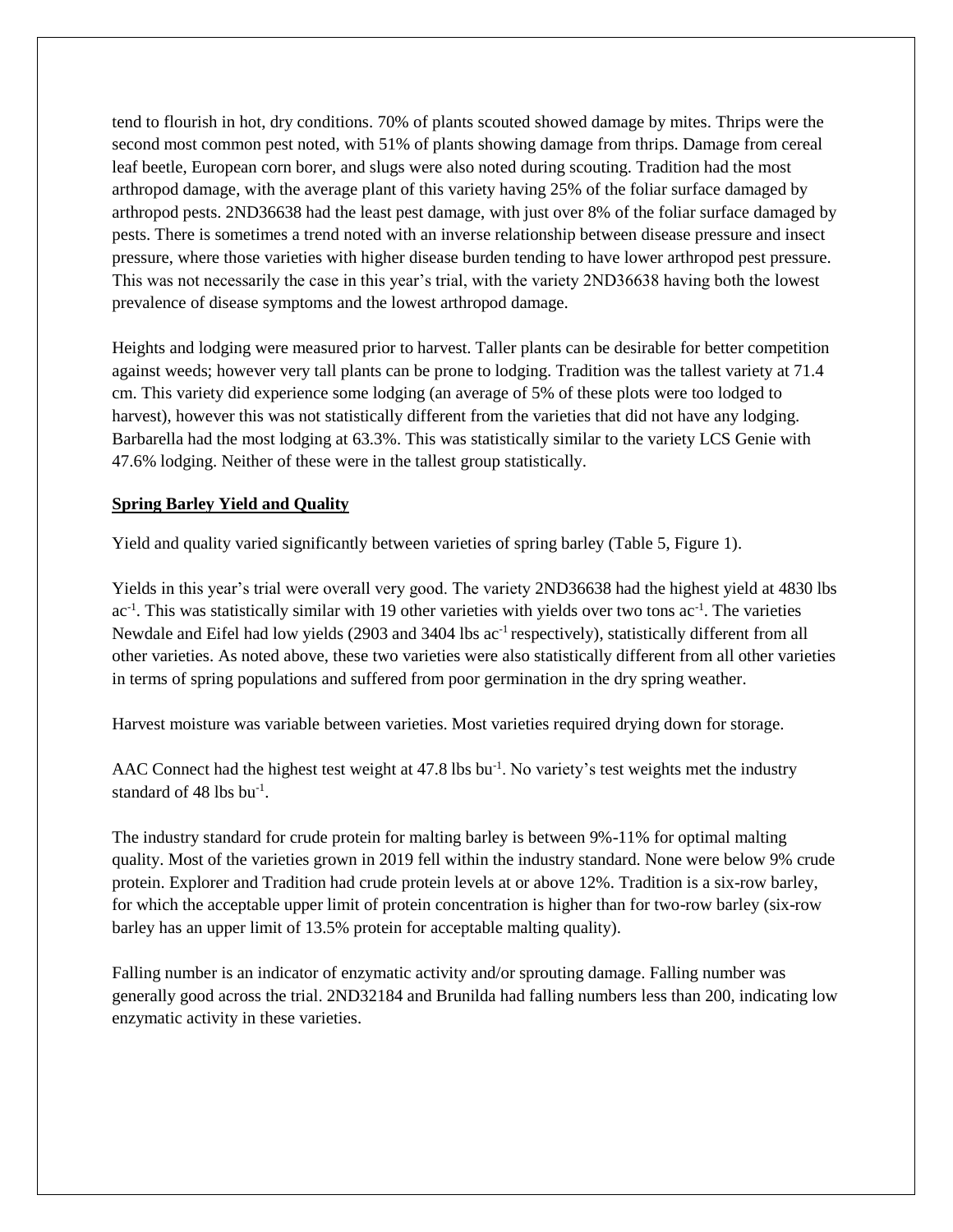| Variety            | Yield @<br>13.5%<br>moisture<br>content | Harvest<br>moisture | <b>Test</b><br>Weight | Crude<br>Protein<br>@ 12%<br>moisture<br>content | Falling<br>Number          | Germination                  | Plumpness          |
|--------------------|-----------------------------------------|---------------------|-----------------------|--------------------------------------------------|----------------------------|------------------------------|--------------------|
|                    | $lbs$ ac <sup>-1</sup>                  | $\%$                | $lbs$ bu-1            | $\%$                                             | seconds                    | $\%$                         | %                  |
| 2ND32184           | 4417ab                                  | $14.2^{e-g}$        | $45.7^{\text{a-e}}$   | $10.8^{d-h}$                                     | $184^1$                    | $96.7c-s$                    | $97.6^{\circ}$     |
| 2ND32529           | $4600^{ab}$                             | $14.7^{d-f}$        | $45.9^{a-e}$          | $10.2$ <sup>gh</sup>                             | $306^{g-i}$                | $98.3^{a-d}$                 | $95.9^{a-c}$       |
| 2ND36638           | 4830 <sup>a</sup>                       | $15.3^{b-f}$        | $43.7^{b-f}$          | $11.3^{c-f}$                                     | $320$ e-h                  | $97.0^{b-f}$                 | $97.3^{\rm a}$     |
| 2ND36642           | 4768 <sup>a</sup>                       | $15.9^{a-e}$        | $47.3^{ab}$           | 10.0 <sup>h</sup>                                | $274^{i-k}$                | $96.3^{d-h}$                 | $95.3^{a-d}$       |
| 2ND37111           | $4165^{ab}$                             | $15.3^{b-f}$        | $46.6^{a-c}$          | $10.4^{\text{f-h}}$                              | 353 <sup>cd</sup>          | $97.7^{a-e}$                 | $97.0^{\text{a}}$  |
| 2ND37130           | $4283^{ab}$                             | $16.1^{a-d}$        | $44.6^{a-e}$          | $10.4^{\text{f-h}}$                              | 352 <sup>cd</sup>          | $99.3^{a-c}$                 | $97.2^{\rm a}$     |
| 2ND37568           | 4227ab                                  | 16.9 <sup>ab</sup>  | $43.0^{d-f}$          | $10.6^{\text{e-h}}$                              | $315$ <sup>f-h</sup>       | $98.0^{a-d}$                 | 96.7 <sup>a</sup>  |
| <b>AAC</b> Connect | $4351^{ab}$                             | 13.9 <sup>fg</sup>  | 47.8 <sup>a</sup>     | $11.6^{b-d}$                                     | $328^{d-h}$                | $99.0^{a-d}$                 | $92.6^{\text{de}}$ |
| <b>AAC</b> Synergy | $4356$ <sup>ab</sup>                    | $14.5^{d-g}$        | $47.4^{\rm a}$        | $11.1^{d-g}$                                     | $282^{ij}$                 | $99.0^{a-d}$                 | $97.1^{\circ}$     |
| Accordine          | $4011^{bc}$                             | $14.7^{d-f}$        | $44.8^{a-e}$          | $11.1^{d-g}$                                     | 248 <sup>k</sup>           | $95.0^{\text{e-h}}$          | 96.9 <sup>a</sup>  |
| Barbarella         | $4601^{ab}$                             | $14.4^{d-g}$        | 42.9 <sup>ef</sup>    | $11.5^{b-d}$                                     | $273$ <sup>jk</sup>        | $98.7^{a-d}$                 | $96.1^{ab}$        |
| <b>Brunilda</b>    | 4213 <sup>ab</sup>                      | $15.7^{\text{a-e}}$ | $46.9^{a-c}$          | $11.0$ <sup>d-g</sup>                            | $174^1$                    | $91.7^{\rm i}$               | $96.3^{ab}$        |
| Eifel              | 3404 <sup>cd</sup>                      | $14.5^{d-g}$        | $45.1^{a-e}$          | $11.7^{\rm b\text{-}d}$                          | $320$ e-h                  | $94.7^{\text{f-h}}$          | 97.3 <sup>a</sup>  |
| Esma               | 3870bc                                  | $15.1^{\text{c-f}}$ | $43.3^{c-f}$          | $11.5^{b-e}$                                     | $343^{c-f}$                | $96.7^{\circ}$               | $97.3^{\circ}$     |
| Explorer           | 4498 <sup>ab</sup>                      | $14.4^{d-g}$        | $46.5^{a-e}$          | $12.3^{ab}$                                      | 334 <sup>c-g</sup>         | $100.0^{\mathrm{a}}$         | $95.5^{a-d}$       |
| Focus              | 4204 <sup>ab</sup>                      | $14.4^{d-g}$        | $45.7^{a-e}$          | $11.6^{b-d}$                                     | $296^{h-j}$                | $98.0$ <sup>a-d</sup>        | $92.8^{\circ -e}$  |
| Klarinette         | $4164^{ab}$                             | $14.2^{e-g}$        | 47.7 <sup>a</sup>     | $11.7^{b-d}$                                     | $338^{c-f}$                | 93.7 <sup>hi</sup>           | $97.5^{\rm a}$     |
| <b>KWS</b> Fantex  | $4184^{ab}$                             | $14.4^{d-g}$        | 42.9 <sup>ef</sup>    | $11.4^{b-e}$                                     | $393^{ab}$                 | $98.7^{a-d}$                 | $93.5^{b-e}$       |
| <b>KWS Jessie</b>  | 4609ab                                  | 13.6 <sup>fg</sup>  | $44.3^{a-f}$          | $10.2$ <sup>gh</sup>                             | $301h-j$                   | $97.7^{a-e}$                 | $97.4^{\rm a}$     |
| <b>KWS Willis</b>  | $4542^{ab}$                             | $14.4^{d-g}$        | 40.9 <sup>f</sup>     | $10.9^{d-g}$                                     | $350^{\circ}$ <sup>e</sup> | $98.0^{a-d}$                 | 97.9 <sup>a</sup>  |
| LCS Genie          | $3965^{bc}$                             | $14.5^{d-g}$        | $46.8^{a-c}$          | $11.1^{d-g}$                                     | $364^{bc}$                 | 99.7 <sup>ab</sup>           | $93.4^{b-e}$       |
| ND Genesis         | $4463^{ab}$                             | $15.3^{b-f}$        | $47.2^{ab}$           | 10.0 <sup>h</sup>                                | $345^{\circ f}$            | $98.3^{a-d}$                 | 96.8 <sup>a</sup>  |
| Newdale            | $2904^{\rm d}$                          | $17.4^{\rm a}$      | $44.8^{a-e}$          | 13.0 <sup>a</sup>                                | $337c-g$                   | $94.0^{j-i}$                 | 90.8 <sup>e</sup>  |
| Pinnacle           | $3865^{bc}$                             | $16.7^{\text{a-c}}$ | $46.6^{a-d}$          | 10.3 <sup>gh</sup>                               | $341^{c-f}$                | $96.7^{\mathrm{c}\text{-}g}$ | $96.1^{ab}$        |
| Sangria            | $4264^{ab}$                             | $14.4^{d-g}$        | $46.4^{a-e}$          | $11.6^{b-d}$                                     | 398 <sup>a</sup>           | $98.7^{a-d}$                 | 96.7 <sup>a</sup>  |
| Tradition          | $4586$ <sup>ab</sup>                    | 12.9 <sup>g</sup>   | $46.9^{a-c}$          | $12.1^{a-c}$                                     | $362^{bc}$                 | $99.7^{ab}$                  | $95.3^{a-d}$       |
|                    |                                         |                     |                       |                                                  |                            |                              |                    |
| LSD $(p=0.10)$     | 748                                     | 1.77                | 3.65                  | 0.94                                             | 31.7                       | 2.68                         | 3.18               |
| <b>Trial Mean</b>  | 4244                                    | 14.9                | 45.4                  | 11.1                                             | 317                        | 97.3                         | 95.9               |

**Table 5. Harvest and quality for 26 spring barley varieties trialed in Alburgh, VT, 2020.**

Within a column, varieties with the same letter did not vary significantly. The top performer is indicated in **bold**.

Most varieties met the industry standard of 95% for germination. Brunilda, Eifel, Klarinette and Newdale had germination between 90% and 95%. All varieties were above industry standards for plumpness (>80% for a two-row and >70% for a six row barley).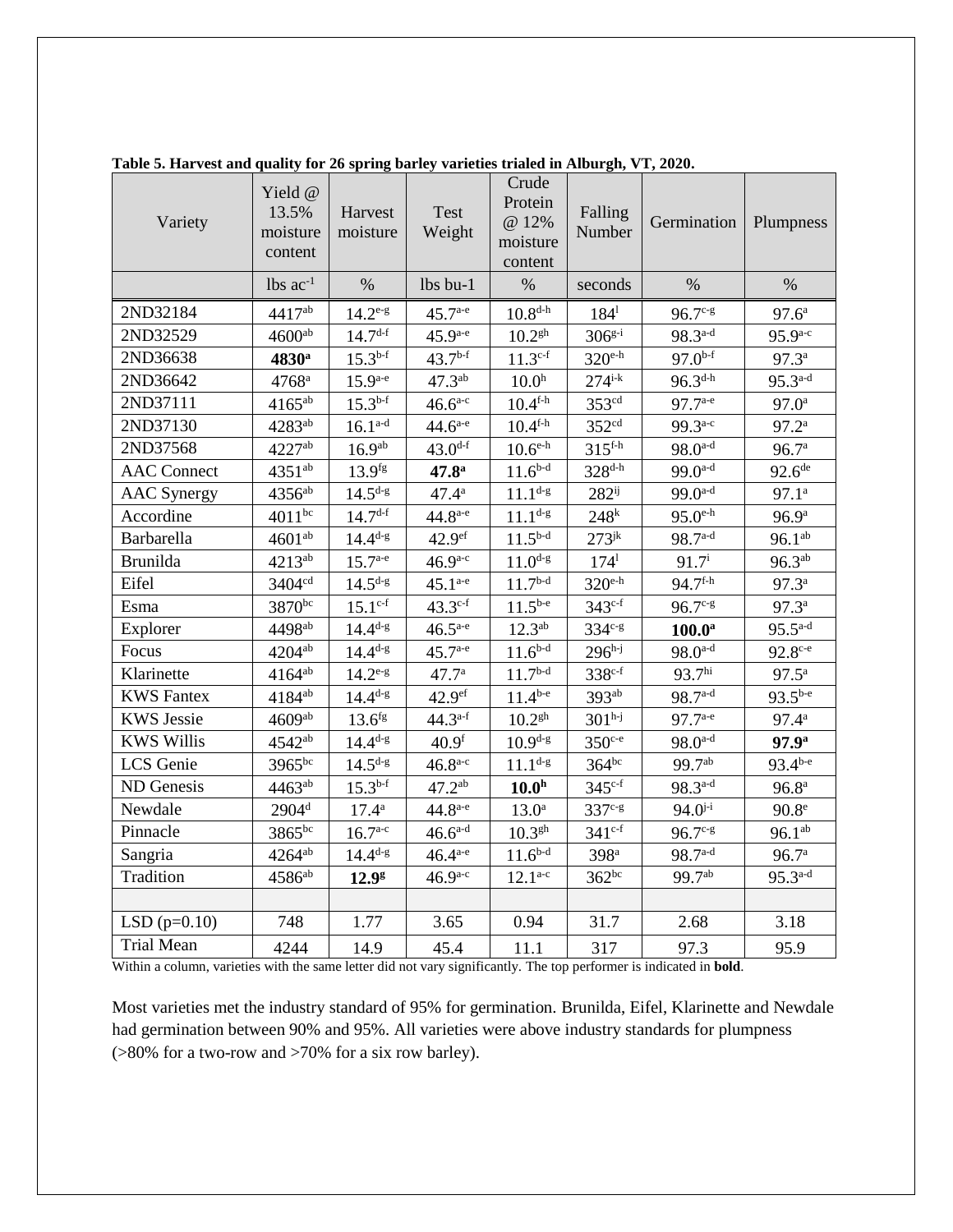

**Figure 1. Yield and plumpness for the spring barley varieties trialed in Alburgh, VT, 2020.** *Varieties with the same capital letter did not differ significantly by yield. Varieties with the same lower case letter did not differ significanlty by plumpness.*

Despite a very dry growing season, particularly challenging with suppressing germination in the spring, 2020 was overall a fairly good year for growing spring barley. Quality parameters were very good for most varieties. Yields were generally very good across the trial.

In terms of quality parameters, the test weight, crude protein, plumpness, germination, DON concentrations, and falling number were all very good, with almost all barley varieties meeting or exceeding industry standards.

We intend to continue this research in 2021.

## **ACKNOWLEDGEMENTS**

Thank you to the American Malting Barley Association, Brewers Association and the U.S. Wheat and Barley Scab Initiative for their financial contribution to this project. The UVM Extension Crops and Soils Team would like to thank Roger Rainville and the staff at Borderview Research Farm for their generous help with this research. We would also like to acknowledge John Bruce, Catherine Davidson, Scott